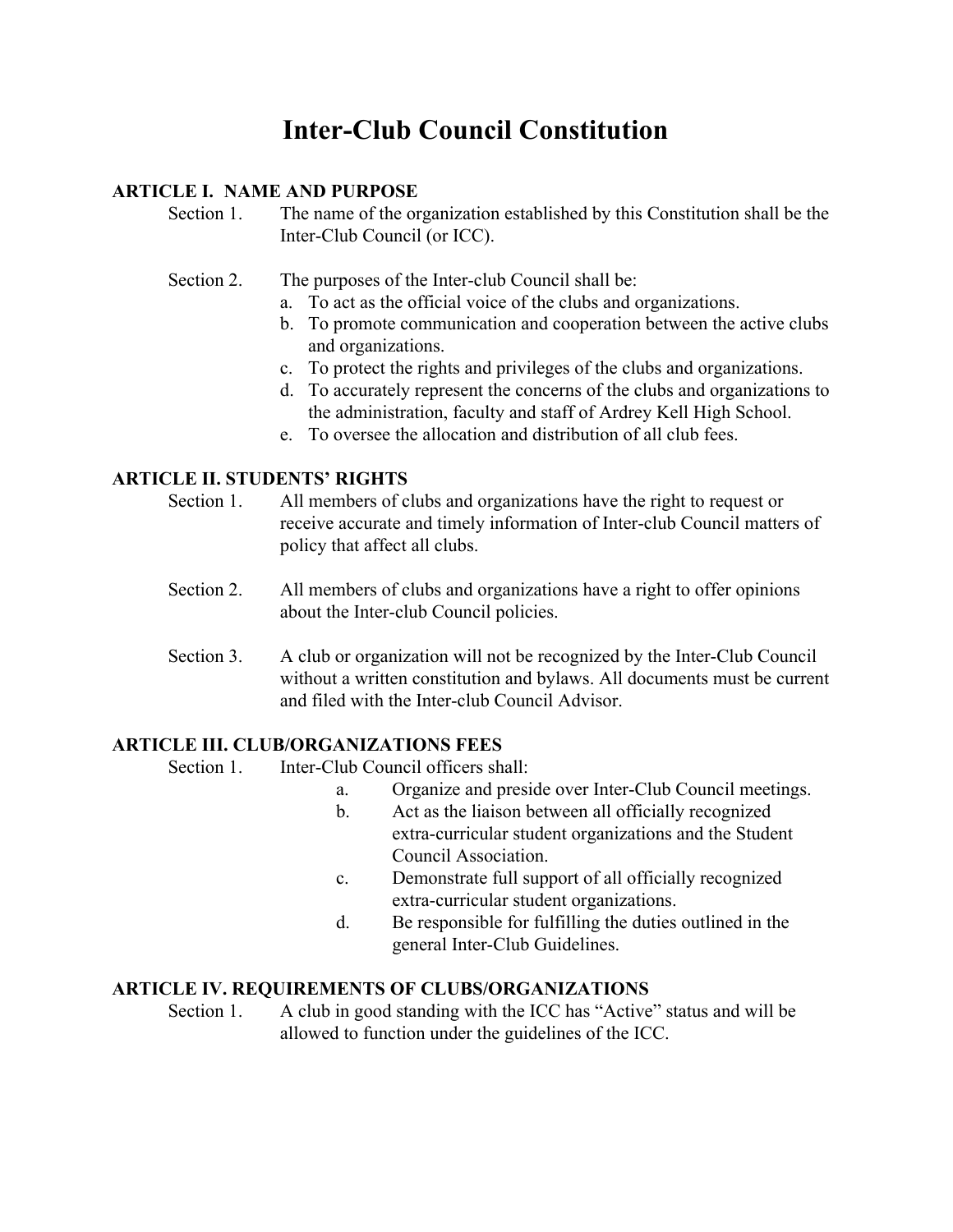## **ARTICLE V. CHARTERING PROCESS**

Section 1. A petitioning club may request membership into ICC by submitting the following documentation to the ICC Chartering Committee beginning the year 2020.

- a. A stated name and purpose of the club/organization.
- b. A list of interested members, including officers.
- c. The faculty member who plans to serve as advisor to the petitioning club/organization
- d. A draft of the club constitution, which must include (but is not limited to):
	- 1. The name of the club/organization.
	- 2. The purpose of the club/organization.
	- 3. Officer positions and duties.
	- 4. Process of electing officers.
	- 5. Membership requirements/guidelines (i.e. who can join the club)
	- 6. Amendment sections (i.e. how the constitution can be changed)
- e. Written general club guidelines
- Section 2. Chartered clubs/group categories are either ACADEMIC, CULTURAL, SOCIAL JUSTICE, HUMAN INTERACTION/SERVICE, LEISURE, or HONOR SOCIETIES. The following guidelines will be used by the ICC Chartering Committee in order to classify clubs/groups.
- ACADEMIC: Main purpose is to develop personal skills and/or knowledge in relation to the related academic subject.
- CULTURAL: Main purpose is to learn the language, traditions, rituals, etc. of the identified culture(s).
- SOCIAL JUSTICE: Main purpose is to actively work to improve society and/or spread awareness about social justice issues.
- HUMAN INTERACTION/SERVICE: Main purpose is to work to improve the lives of others, both in the school and the community, through work with the disabled, homeless and countless other areas of need.
- LEISURE: Main purpose is to support activities related to students' personal interests including (but not limited to), religion, music, gaming, etc.
- HONOR SOCIETY: Main purpose is to recognize excellence in a specific academic discipline in accordance with its national recognition.

All clubs must have community service goals/opportunities outlined within their constitution, as well as participate in required ICC events.